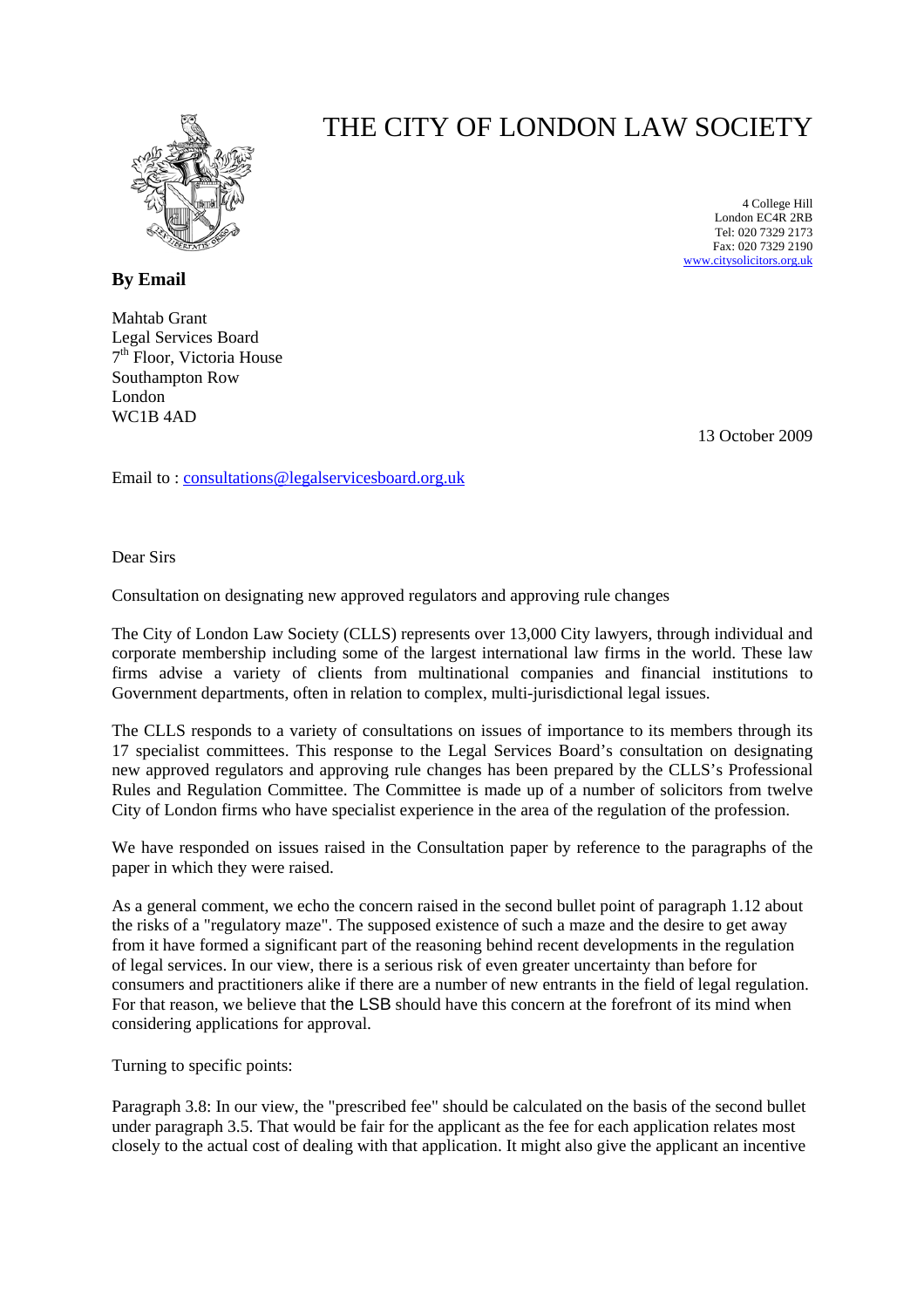to ensure that the application was as thorough and accurate as possible, thereby reducing the amount of time required to deal with it and thereby reducing the fee.

Paragraph 4.7: We agree that rules are appropriate for specifying these requirements and that sufficient flexibility, for example concerning exemptions or the need for strict compliance with timetables etc can, as appropriate, be incorporated within such a framework in order to provide some flexibility to assist applicants. Without rules the market would effectively be dependent on the LSB's interpretation of its guidance which potentially could increase uncertainty.

Responding to each of the numbered questions in the Annexes:

1. We agree.

2. N/a

3. N/a

4. We have set out view on the method of calculation of the prescribed fee above. The actual level will be dependent on the calculation referred to in the first bullet under paragraph 3.5.

5. In our view, such applications can be dealt with fairly by the method referred to above, i.e. if it transpires that an application by an existing Approved Regulator in fact costs less than the set fee, that Regulator will be entitled to a refund.

6. Yes, but that should be part of an encouragement/incentive for applicants to make their applications as effective as possible and thereby reduce the need for external advice.

7. Yes

8. N/a

9. Yes

10. Yes.

11. We agree.

12. Yes.

13. N/a.

14. Yes.

Yours faithfully

David McIntosh Chair City of London Law Society